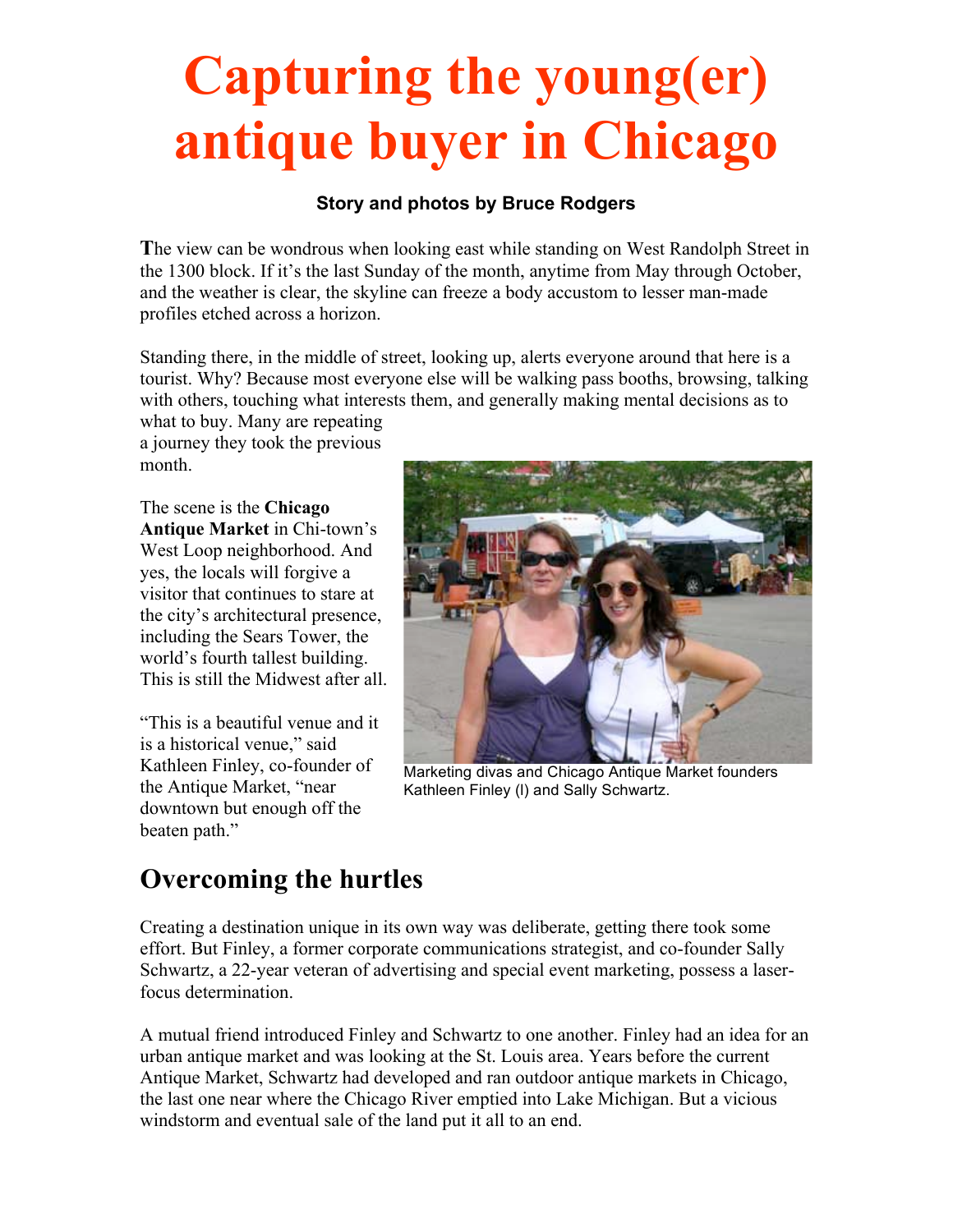The two women found like-mindedness and shared similar ambitions. "It was like 'bam' we're going to meetings, and then we spent a year walking every show in the Midwest," said Schwartz "It was just selling, selling, selling,"

There weren't enough dealers from the earlier Chicago shows and both women sought a new influx of dealer creativity.

"We had to literally go to them and show the urban market material, tell them of our plan, our tie-ins," said Schwartz.

"These are very shrewd people," added Finley. Some wanted free space to give it a try but "We couldn't afford that. Then others would hear 'downtown Chicago' and sign up for all six (months)."

Dealer Don Colclough, a k a "Mr. Modern," wasn't apprehensive. "I have 25 years going to shows." Colclough, who focuses on the 1950s, has sold in California, Nebraska and New York, and moved to Chicago eleven years ago.

"It's like 26th Street in New York," he said of the Chicago Market, "an old, classic intercity market. I use to do it in the early 1980s."

Colclough and his friend Lisa Polito told other dealers such as Curt Ames of Elgin, IL.

"This is the best show," Ames said. "There seems to be an interest in the merchandise I have." Ames is into industrial, selling such things as columns, wooden storage boxes and wooden college pennants that seem to have come from a long-gone bar



"It's like 26th Street in New York, an old, classic intercity market," said Don "Mr. Modern" Colclough with friend Lisa Polito.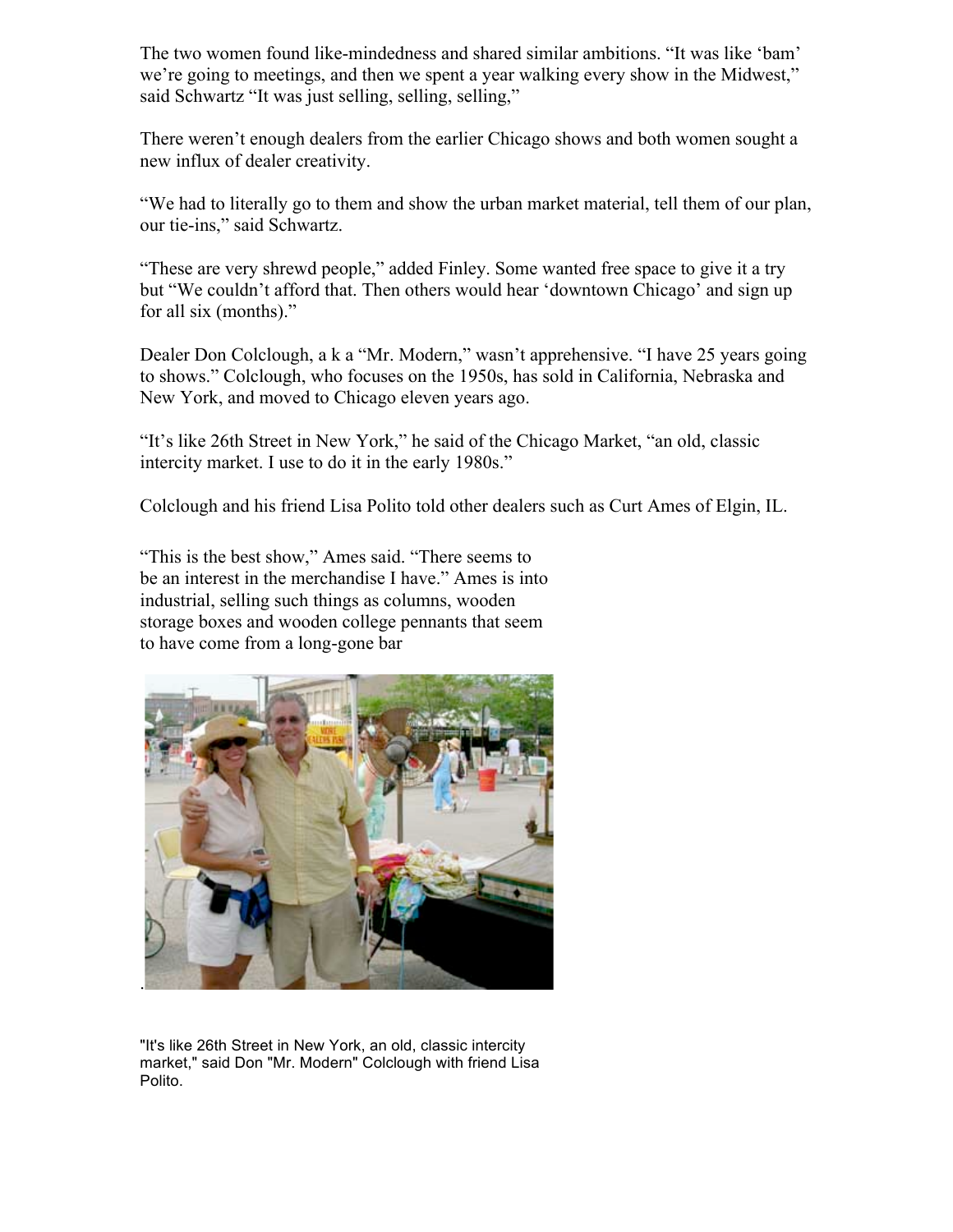Positive word of mouth helped Schwartz and Finley with dealers. But there were two other balls in the air.

Finley said, "We had to commit financially before we could sell the space not knowing how well it would sell. And we had to contractually commit to the dealers before we technically had approval from the city. It was very risky."

The dealers, finding a venue and getting approval from the city all were interlocking. The women asked for commitments from dealers "for the whole season," said Schwartz, before they got city approval.

"The (other) challenging thing about starting an urban market is finding a landlord whose willing to commit their property once a month for thousands of people to come through for years on end," Schwartz said.

With signed dealers, a willing landlord was found and after jumping through the bureaucratic hoops, they got city approval.

In 2003, the Chicago Urban Market opened in space on W. Randolph — now an athletic club — and onto the street.

The next year got better. The Plumbers Union, Local 130, owns the Plumbers Building, which faces West Washington Street across the street from the W. Randolph spot, agreed to let the women use their historic building. "They saw that it would be successful, that we would be able to pay them month after month," said Schwartz.

Leaders of the Local 130 had to "see us do it," she continued. "They like the clientele. (And now) there's a definite respect and appreciation from the people who come through the building. It's exciting…

"And great PR for their building," Finley added.

Schwartz and Finley praise their relationship with the union. "They're the loveliest people in the world, the staff is great," Schwartz said.

Built in 1927, the Plumbers Building and the Antique Market are near an area that was the site of the Haymarket Riots in 1886. A bomb killed eight policemen, and eight supporters of the union movement were arrested and bought to trial. Four were hanged, one committed suicide and three were pardoned in 1893.

Still in their third season (through October), the Chicago Antique Market uses the two floors and balcony of the elegant 25,000-square-foot Plumbers Building. Seventy-five to eighty dealers set up inside, another 150 dealers show their wares outside in the parking lot and on a two-block stretch of W. Randolph.

## **Creating themes**

With dealers creating a buzz among themselves and the venue locked in, the next challenge was "How are we going to market this thing to get people through the turnstiles?" said Finley.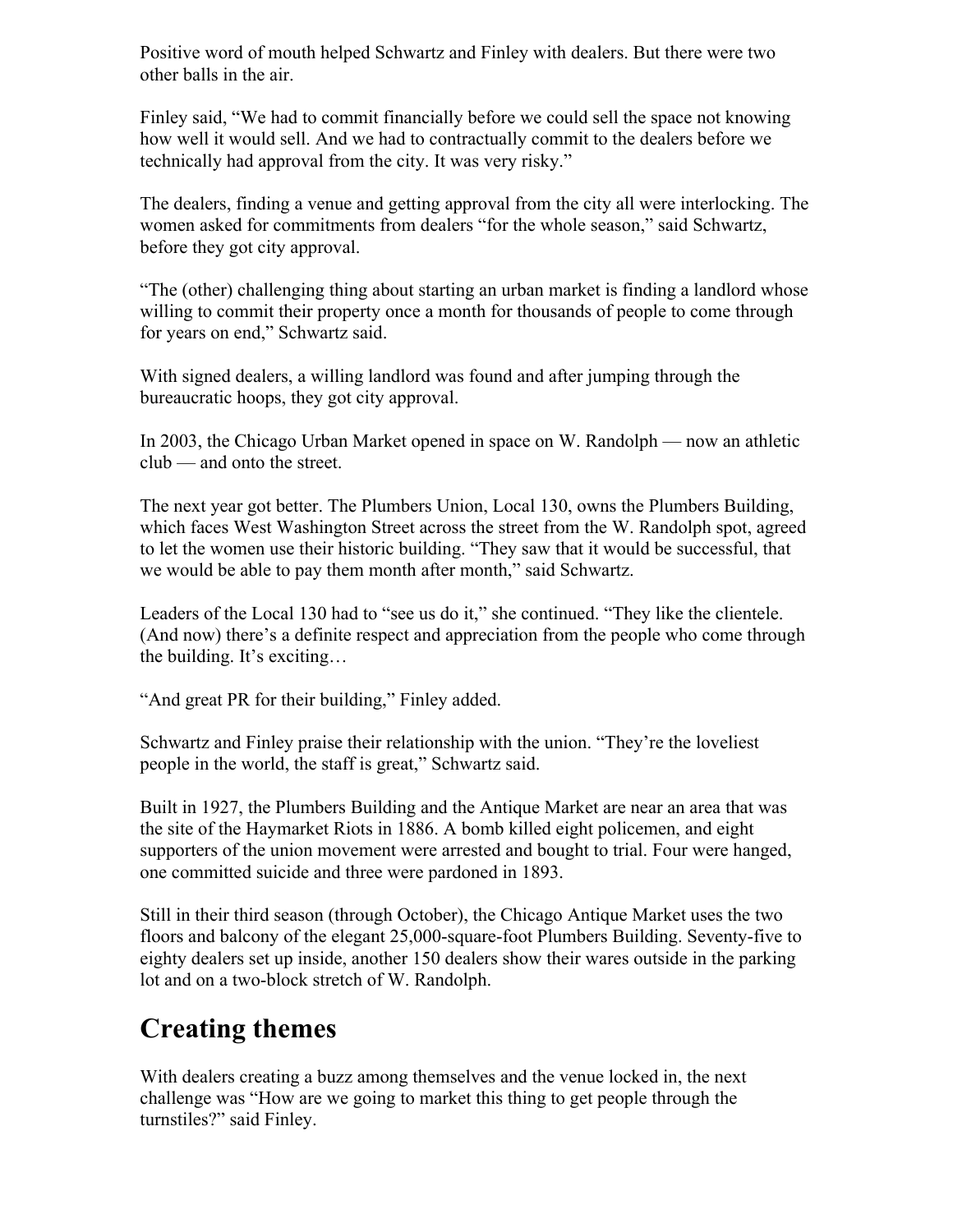With marketing, both women felt more in their element. They knew they wanted to expand the demographic and create an identity.

"It's an marketing issue because the word 'antique' connotes — for people who don't know — old and smelly," said Schwartz.

"But when they hear the word 'retro' or 'vintage,' young people get excited because that's what is very hip right now. Movie stars are carrying vintage handbags and dressing in designer clothes from the '60s and '70s."

Schwartz added that young people are into labels and are picky in the face of being "inundated" with marketing.

"I think they want to buy something that's made really well," Schwartz continued. "I just think this young generation is really savvy; they don't want to be marketed to by these big-box retailers."

The strategy is straightforward. To have "a different look for a different audience."

Part of the approach means spreading their advertising dollars beyond the trade publications. The Antique Market also advertises in local news and entertainment weeklies catering to a young audience. With those ads come new phases that avoid overworked terms — descriptions such as "retro spectacle" and "vintage glamour."

The women also seek public relations' tie-ins with what the city of Chicago may be promoting whether it be part of the Silk Road Chicago: Summer 2006, the citywide celebration of the city's multicultural legacy, or the city's upcoming Fall Fashion Week.

"The biggest challenge is that there are so many things for people to do," said Schwartz. "When you live in a smaller town, you do something big and everybody notices it. When you're in a town this big, it's very hard — there's a million things to do. It's not unlike any show promoter…just getting people here."

Having a theme each month brings people to the Chicago Urban Market. "It's something different to have the media talk about other than 'Here's the market again,'" said Schwartz.

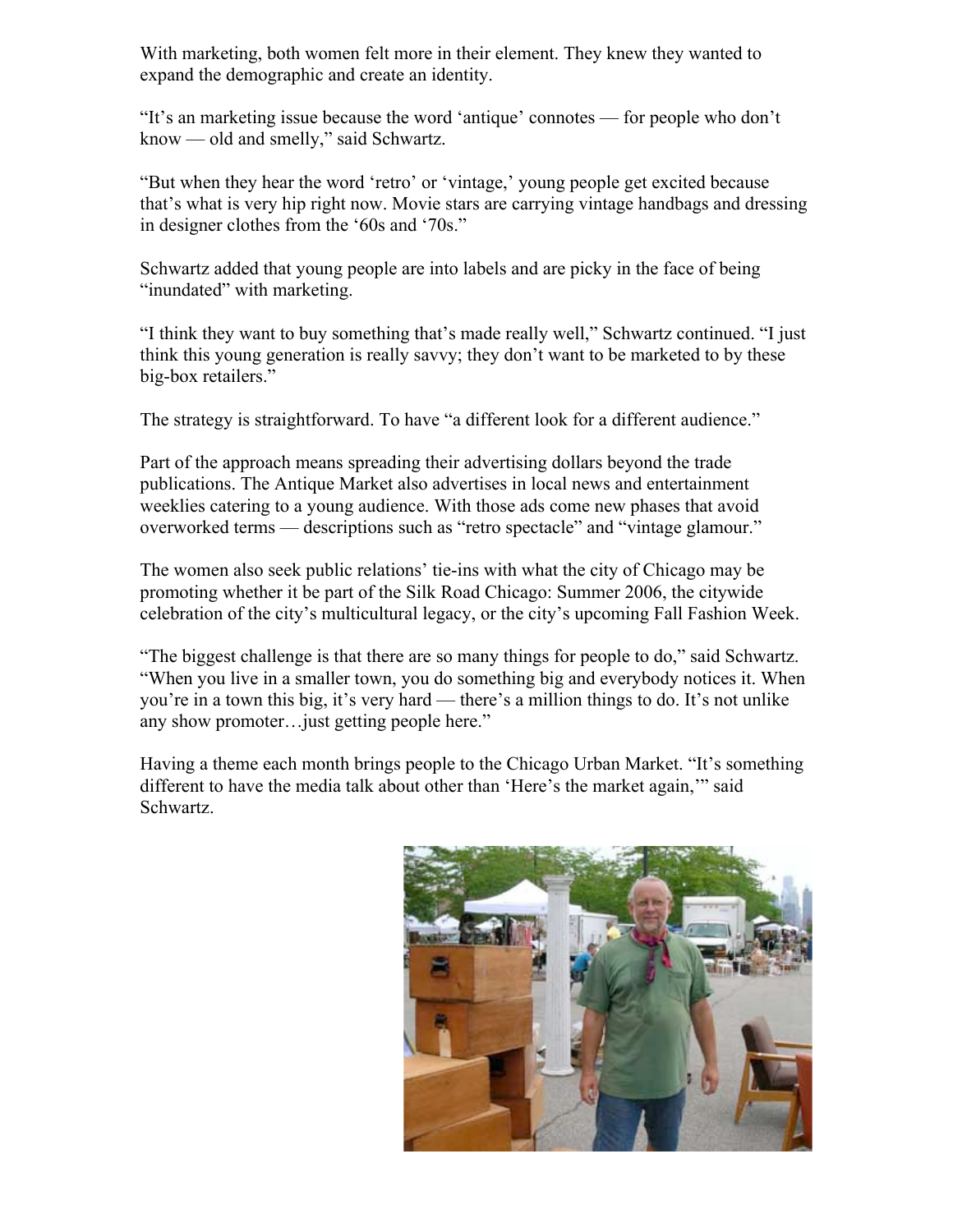In July, the theme was "Travel Souvenirs" to "showcase priceless antiques brought to Chicago from all corners of the world," read the press release. "We had everything from vintage TWA posters to carry-on cases," said Finley.

"The one thing that makes it work here are the young buyers," said Elgin, IL dealer Curt Ames.

In August, the Market will repeat it's most successful theme — "Dog Days of Summer."

"It's coming back for the third

time," Finley said. "This is very European — we get tons of dogs down here and the dealers bring in antique and vintage dog items, and we have a doggy adoption.

"It's the kind of collecting theme that we can bring to life for the press."

"Mr. Modern," dealer Don Colclough, likes the theme approach. "People who come to this (a theme show) know what to expect more than a general antique show," he said.

Parents with kids in tow are welcomed. "Everybody is inclusive, all ages," said Schwartz.

Young kids can play a treasure hunt game at the Kid Collectors Corner. A child gets a map asking for specific things, finds them and has the dealers sign off on the map. The child returns the map and gets a prize from the "treasure chest."

The Indie Designer Fashion Market, within the Antique Market, aims directly at young, urban singles. On display are creations by Chicago designers Monika and Erika Simmons of Double Stitch and hats by Eia Millinery Design. Such designers specialize "in blending old traditions and fresh, new designs," stated the August press release.

"It works really well because people coming here to buy antiques and collectibles are people who have great tastes; they just don't like old and they just don't like new, it's the mix of quality they are looking for," said Schwartz.

"(And) it brings all these young people who could care less about antiques but once they're here, it's 'Oh, that's antique? Wow, that's cool.'"

### **Dealers' choice**

Both Finley and Schwartz know the ultimate gauge of coolness rests with the dealers. Both women casually call their dealers "artists."

"You can just tell when you talk to them," said Finley. "They see something you wouldn't see; they are creating second lives for items. And the clientele in this city want that kind of edgy thinking from a dealer."